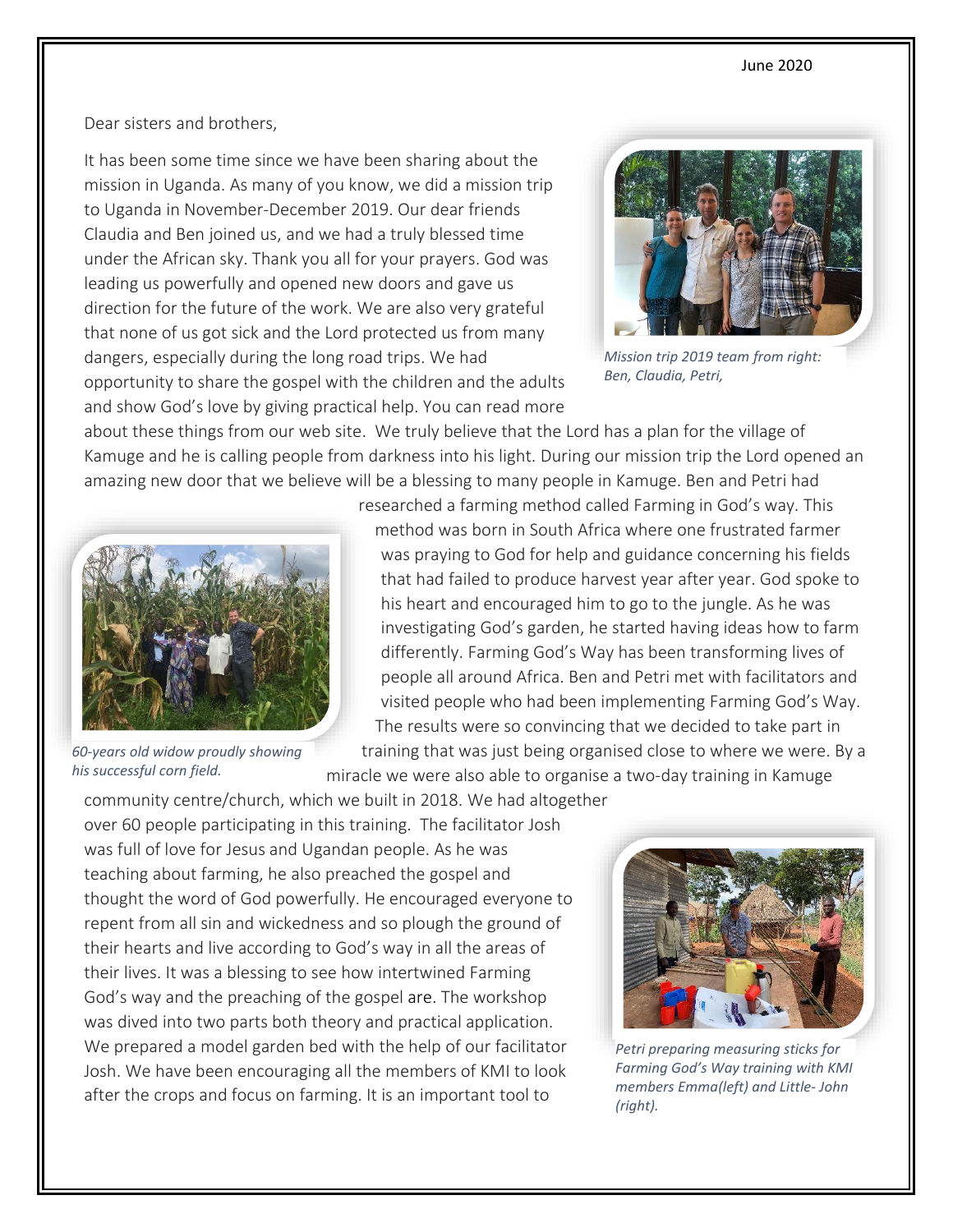## June 2020

improve the wellbeing of people in Kamuge and establish the financial sufficiency of this mission. This is one of our important prayer requests as Africa has got a long history of being dependent on the foreign aid. However, we believe that there is power in the word of God to change this mentality and the Holy Spirit can set Ugandan's free to walk in the plans of God for their lives.

During this mission trip Ben and Petri were able to minister in the local church and the Holy Spirit gave them messages to speak that deeply affected the congregation. Pastors came afterwards to testify how important things Petri and Ben had spoken about. This greatly encouraged us to continue to trust in the Lord concerning this mission in Uganda. Katja and Claudia together with members of KMI shared the gospel with the children and distributed t-shirts and soaps to the poor children. It was such a blessing to see the joy and gratefulness as we shared these little gifts. When we held the children's event, we also gave each child a little snack. It was heart breaking



*Practical part of the Farming training at the Mission Centre.*



*Corn field sprouting.*

to see that many children

sitting in front of us listening to the gospel message were sick and hungry. Our prayer is that many of these children would believe the gospel and give their lives to Jesus, who is the only one who can give them eternal hope.

The work is plentiful as we have said so often. Even though there are many missionaries in Uganda, everyone has plenty to do. Village of Kamuge has gone through many dreadful things and even though it is a small village, there are thousands of people living in the village and the surrounding

areas. Our hearts long to see these precious people to be

transformed by the power of the gospel. At the same time, it is our responsibility to share the

knowledge and skills that we have been given to enhance the quality of lives of Ugandan people. Petri was planning to return to Uganda at the end of March. We felt it was extremely important to go back and continue the work that was left in a critical stage, especially concerning the farming project. However, corona virus changed these plans completely and only the Lord knows when we are able to touch the African soil again. It brings us great comfort to know that the Lord is looking after his work and it is advancing in the spirit regardless any physical obstacles and nothing can stop the plans of our Almighty God.



*Josh teaching Farming God's Way at the Kamuge Church/community centre that we built in 2018.*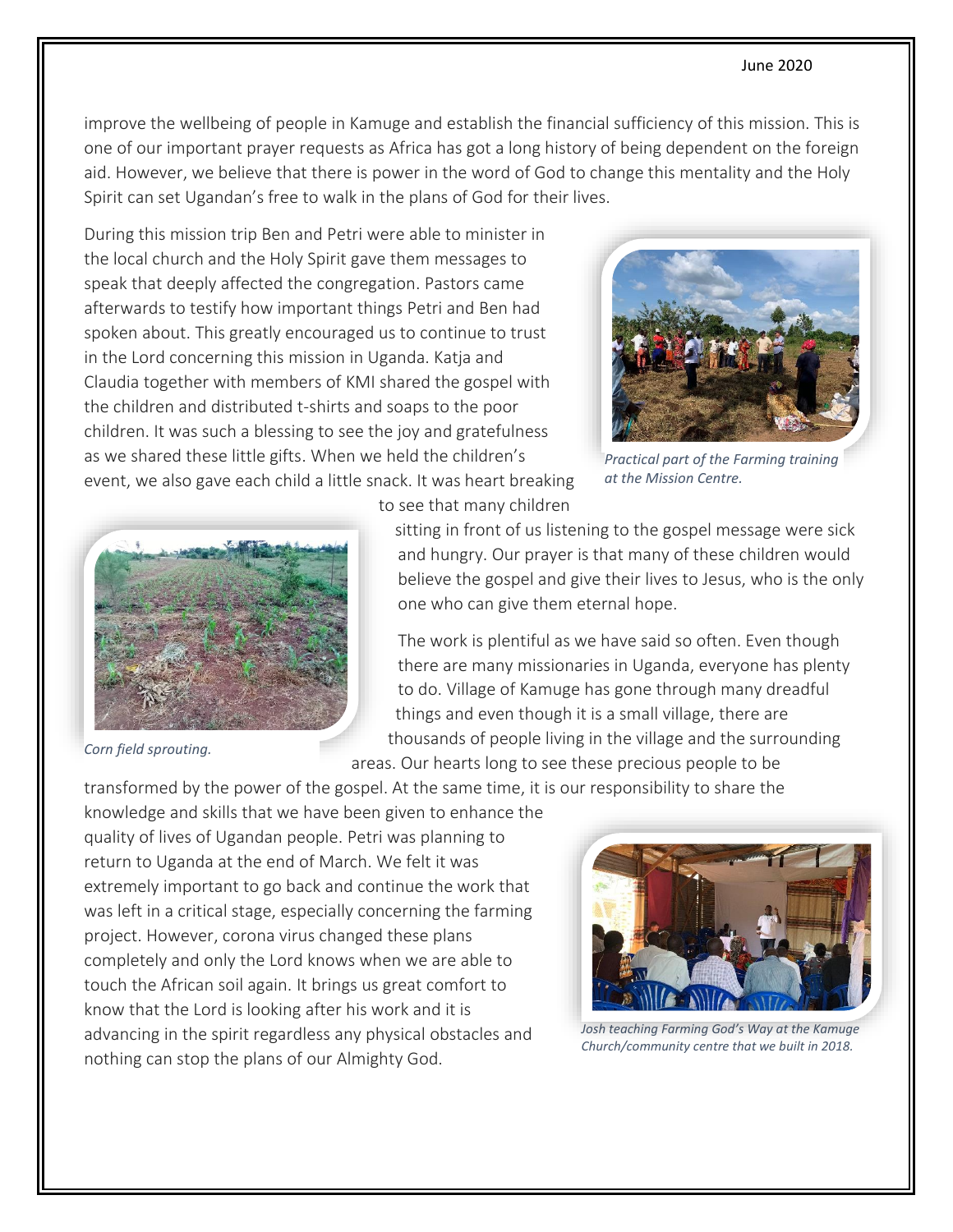Even though corona virus has affected us all one way or another, the situation in Uganda is very difficult. Statistically Uganda has not have many infections, but as the country has been in lock down, it has affected millions of people financially. Many people have no jobs and therefore are unable to buy food or get medical help. and many people have lost their jobs, are without money and food. John our KMI - representative in Uganda told us how the patients in the hospitals were starving. In Uganda Hospitals do not provide food for the patients, it is



*Claudia sharing the gospel in the children's event.* 

their families'

responsibility to feed them. As the families have been unable to visit



*We had a privilege to bless these precious children with new T-shirts that children from Katja's workplace had donated.* 

the hospital and many are struggling to make ends meet, patients were left without food. Many of them had only tea to drink and especially nursing mothers were in great distress as they were unable to produce enough milk for their babies. The suffering of people is heart-braking and very real.

When we hear these sad news, we are reminded of how privileged lives we live in the western world. We are used to freedom, safety and abundance and often take it for granted. Those of

you who remember how people in Europe were struggling during the last world war and after it, can relate better to what people in Uganda and other developing countries are going through due to this virus. Many people wake up each day to the reality that is everything but rosy. We as Christians should live in the truth (1 John 1:5-10). This includes speaking the truth, but also living in a reality. We should see the world as it is and not try to deny the suffering, hopelessness and death, that so many people face every day and pretend everything is good and well in this world. Jesus came into the world that was full of suffering and hopelessness. What did he come to do? Did he come to speak positive words, so

that people could have a moment of relief from the harsh reality of their lives. No! He came in the truth and brought lasting and real hope for all the nations of the world. Before Jesus suffered the cross, he said to his disciples: "I have told you these things, so that in me you may have peace. In this world you will have trouble. But take heart! I have overcome the world (John 16:33)." Jesus reminded his disciples and all of us that we cannot avoid trouble in this world. However, as children of God we can fully trust in the risen Christ, who is above all the powers and principalities that bring affliction to this world. We can be of good cheer and have his peace in our hearts. We have not put our hope in this uncertain world, but in



*Petri speaking at the suday service in the local church.*